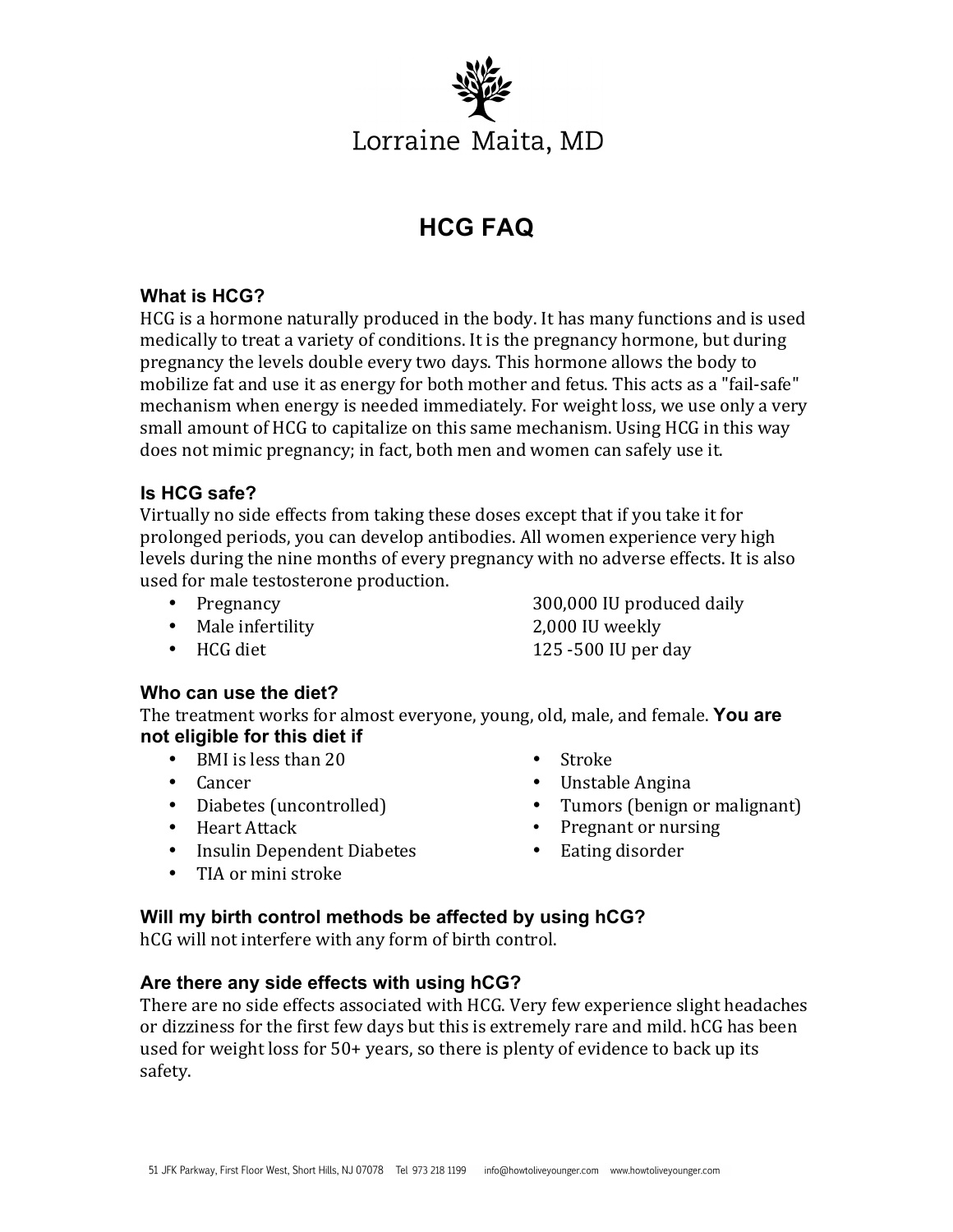

### **Will the hCG interfere with medications my doctor has prescribed to me?**

It is a good idea to consult with your doctor before beginning any weight loss program.

# **Does this have to be refrigerated?**

The injectable form must be refrigerated to insure its stability during the time of use. It will be stable up to 60 days with refrigeration. The oral form does not have to be refrigerated.

#### **Can I continue the program for longer for 45 days?**

You may not continue to use it beyond 40 days, however you can start another cycle after 6 weeks and each subsequent cycle must have a longer rest period.

# **Will I keep the weight off?**

After the HCG diet, you may find your appetite, eating behavior and your body will of course, has changed. This is the perfect opportunity to adopt that healthy lifestyle to maintain your weight. You will find a minimum amount of exercise will be sufficient for maintaining a very healthy body-from yoga, to 20 minutes a day cardio a day, or whatever you enjoy, that you're your heart moving. With your hypothalamus reset, your metabolism will be different and you will be able to eat moderately without feeling the need to overeat. Amongst the people who have tried this program, 75 to 90% have had hardly any or no difficulty keeping their new, ideal weight.

#### **How much weight can I expect to lose?**

Weight loss varies between  $\frac{1}{2}$  pound and 3 pounds per day, with the average loss being  $\frac{1}{2}$  to 1 pounds per day. As with any weight loss program, there are no guarantees for individual weight loss. Information provided herein is based on historical research, studies, and results from the many thousands of former HCG (human chorionic gonaditropin) weight loss clients. Individual success is dependent upon a variety of factors.

#### **Is it healthy to lose 1-2 pounds a day with hCG?**

While losing 1-2 pounds daily without the use of HCG would be unhealthy, the HCG in fact changes this. You lose fat and the weight loss comes directly from this fat loss and does not strip the body.

#### **Why the 500-calorie diet?**

HCG causes your hyphothalamus to mobilize the fat out of the fat storage locations so that it's available for use. While you are only consuming 500 calories, your hypothalamus is continually releasing the fat stored in your body. Because of this,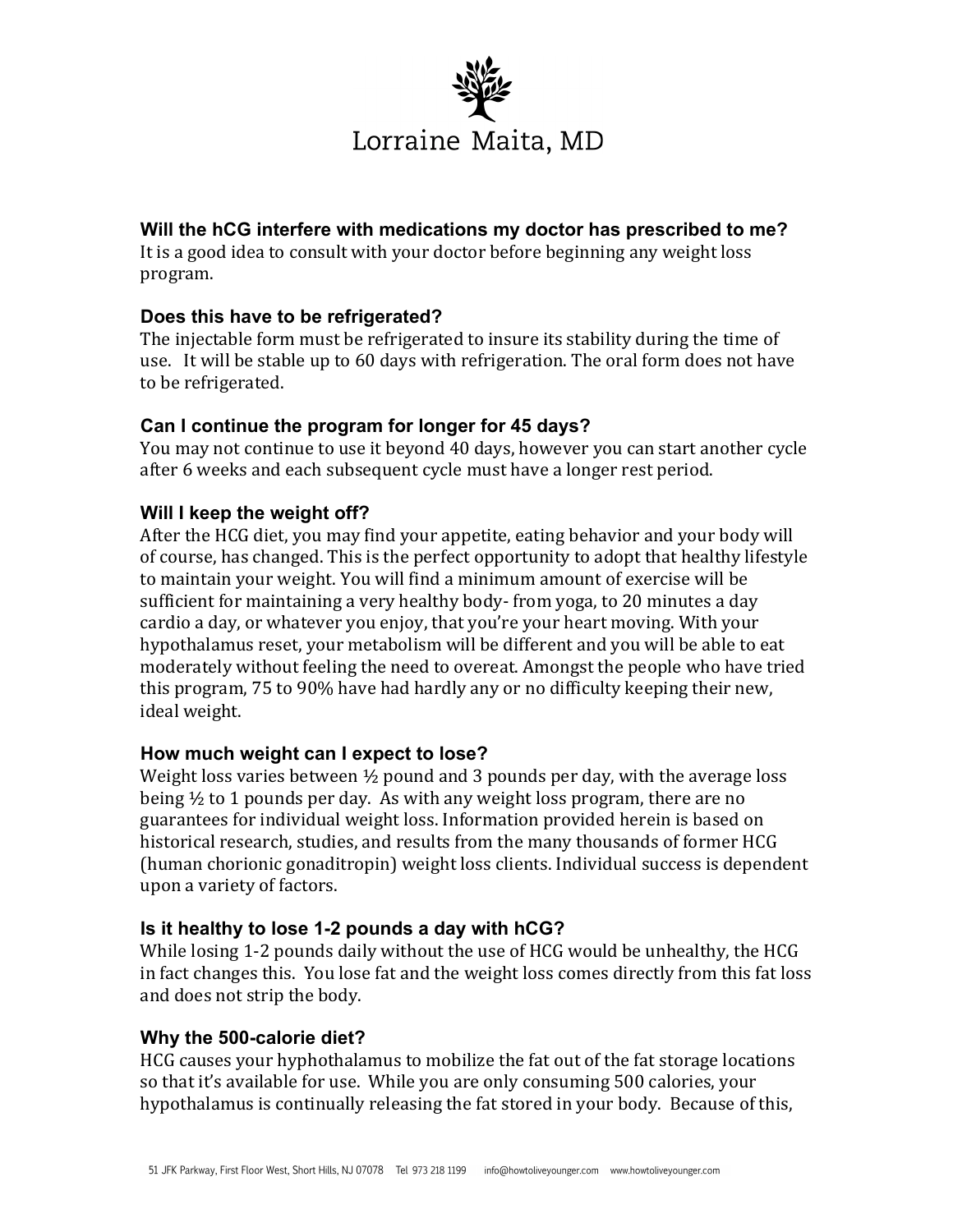

**EXECTE IN EXECT MALLA, MO**<br>your body is actually operating on thousands of calories a day. The result is your body using thousands of calories from fat from your body each day, the reason hCG dieters lose 1-2 pounds of fat or more, per day. Also research confirms that eating very low calorie diets can increase overall health, have anti-aging effects and increase lifespan. 

### **Will I be hungry on 500 calories a day?**

It is common for mild hunger during the first few days, however this will pass and by the 2nd week. You will find even very tiny servings, to be completely satisfying. This is partly due to your hypothalamus adjusting your metabolic rate, but largely due to the amount of calories circulating in your system from the fat being released. It is common that hCG dieters feel as though they are stuffing themselves in order to reach that 500 calorie limit.

### **Wouldn't I lose the same amount of weight eating a very low calorie diet without HCG?**

You can lose weight by simply eating fewer calories and fat, but because the body stores fat during times of deprivation, you will most likely lose muscle and bone before fat. This causes cellular metabolism to slow down, so in the long run, it would make gaining weight easier, as well as decrease bone density and muscle mass. By using HCG with the low calorie diet, extra fat is mobilized for energy and the rest is eliminated; the low calorie diet is vital in preventing immediate refilling of emptied fat cells. You benefit by preferentially getting rid of excess fat without affecting your bone and muscle.

#### **Will my metabolism slow down if I'm on a very low calorie diet?**

Yes, normally when we cut back our calories and fat, our bodies store fat and our metabolisms slow down. This happens because fat is really a life-saving source of stored energy. When a very low calorie diet is used in conjunction with the HCG, the hormone signals the body to use stored fat for energy, and eliminates excess fat reserves. It's a natural process, so no ill effects on your metabolism will result.

#### **Can I exercise while on the program?**

You can do gentle yoga and pilates and its encouraged to walk every day for about an hour if that is possible. However, you should not do strenuous labor, lift heavy weights or do intense aerobic activity since you may not be able to mobilize your fat and calories fast enough. Strenuous activity can actually slow your weight loss and metabolism while on these restricted calories and could cause fainting.

#### **What is the hypothalamus gland?**

The hypothalamus gland moderates the thyroid, adrenals, fat storage, and more importantly, your metabolic rate.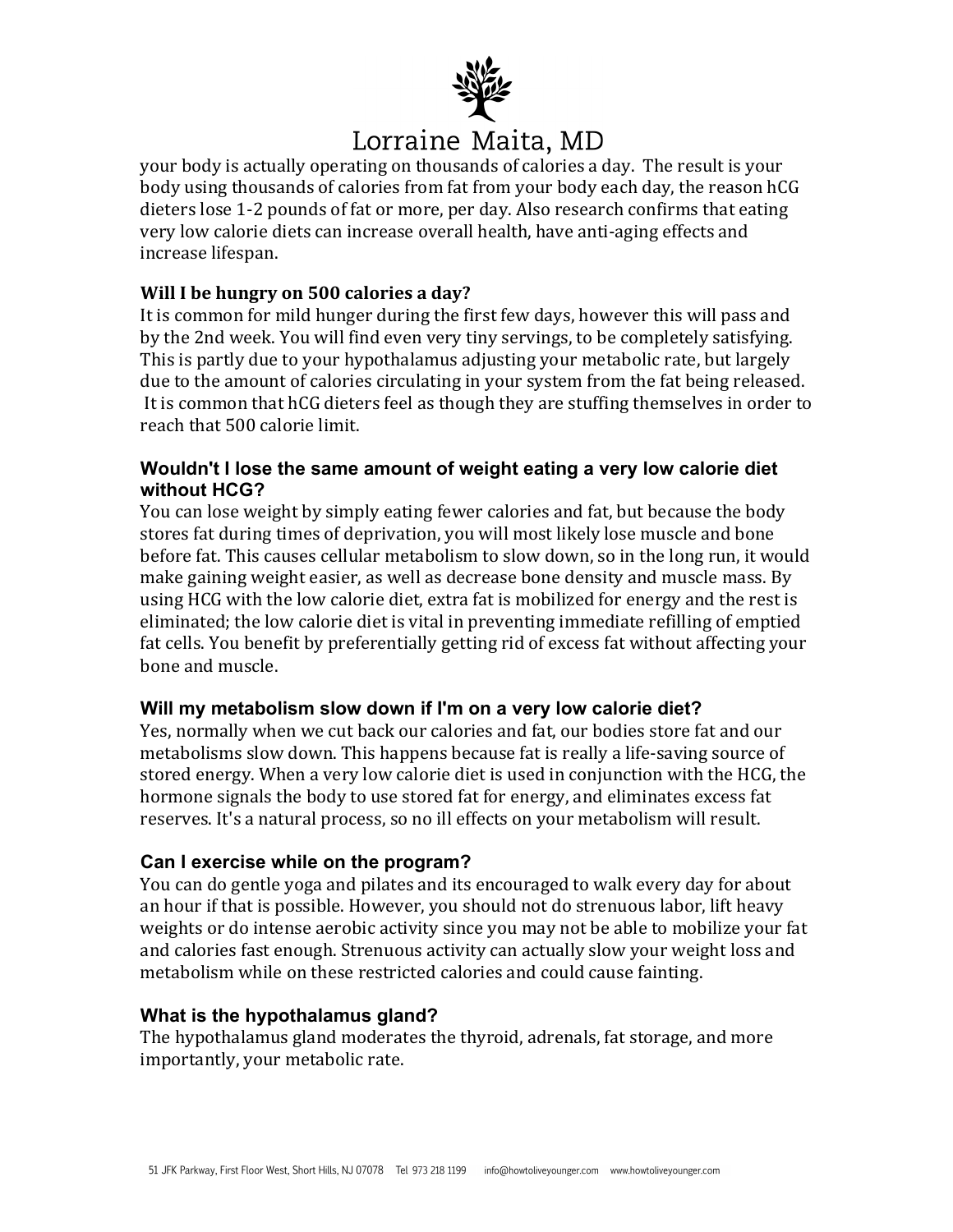

#### **How is the sublingual hCG administered?**

hCG is most effective when placed under your tongue. It comes in liquid or pellet form and the calibrated oral syringe is supplied with your hCG bottle, so there is no guess work in measuring. Studies have shown that using 0.5 ml 2 times per day is the most effective dosing.

#### **Are there specific foods I should or should not eat while on the diet?**

Yes! You will be given a shortened Simeon's Protocol, which will include access to the specific diet regimen.

#### **Does the weight loss slow down after the first month?**

Many times what we see is a large amount of weight loss in the first month, then a plateau or leveling off. This does not mean that your weight loss has stopped. Typically, inches are being lost continuously while on the program, and after a period of time, patients will experience another large drop on the scale. Weight loss is thus achieved in this stair-step fashion.

#### **What makeup can I use during the protocol?**

You can use Makeup that does not include fats, oils, creams or ointments.

#### **Can I use mineral oil?**

Yes, you can use mineral oils externally as a moisturizer. We do not "recommend" it because it will clog your skin's pores and not allow your skin to function as the organ it was designed to be. However; because there is little nutritional value, do not use mineral oil to cook.

#### **What lip products can I use and can I use breath mints?**

Lipstick is permitted. Most breath mints have sugar or xylitol that raise your blood sugar. Try a good quality peppermint oil or use mouthwash with mint and eat parsley. 

#### **Can I use Carmex™ and Chap Stick?**

Carmex<sup>™</sup> is okay because it is a wax and it doesn't penetrate the skin. Chap Stick is not okay because it penetrates the skin.

#### **What Deodorant can I use?**

You can use crystal deodorant, which we have available, or you can shop locally.

#### **What Lotion can I use?**

Body & Earth, Aloe Vera Gel has some moisturizing properties available in most drug or grocery stores. But our most recommended lotion is Corn Husker's Lotion<sup>™</sup> found in drug stores. See approved products list on this site.